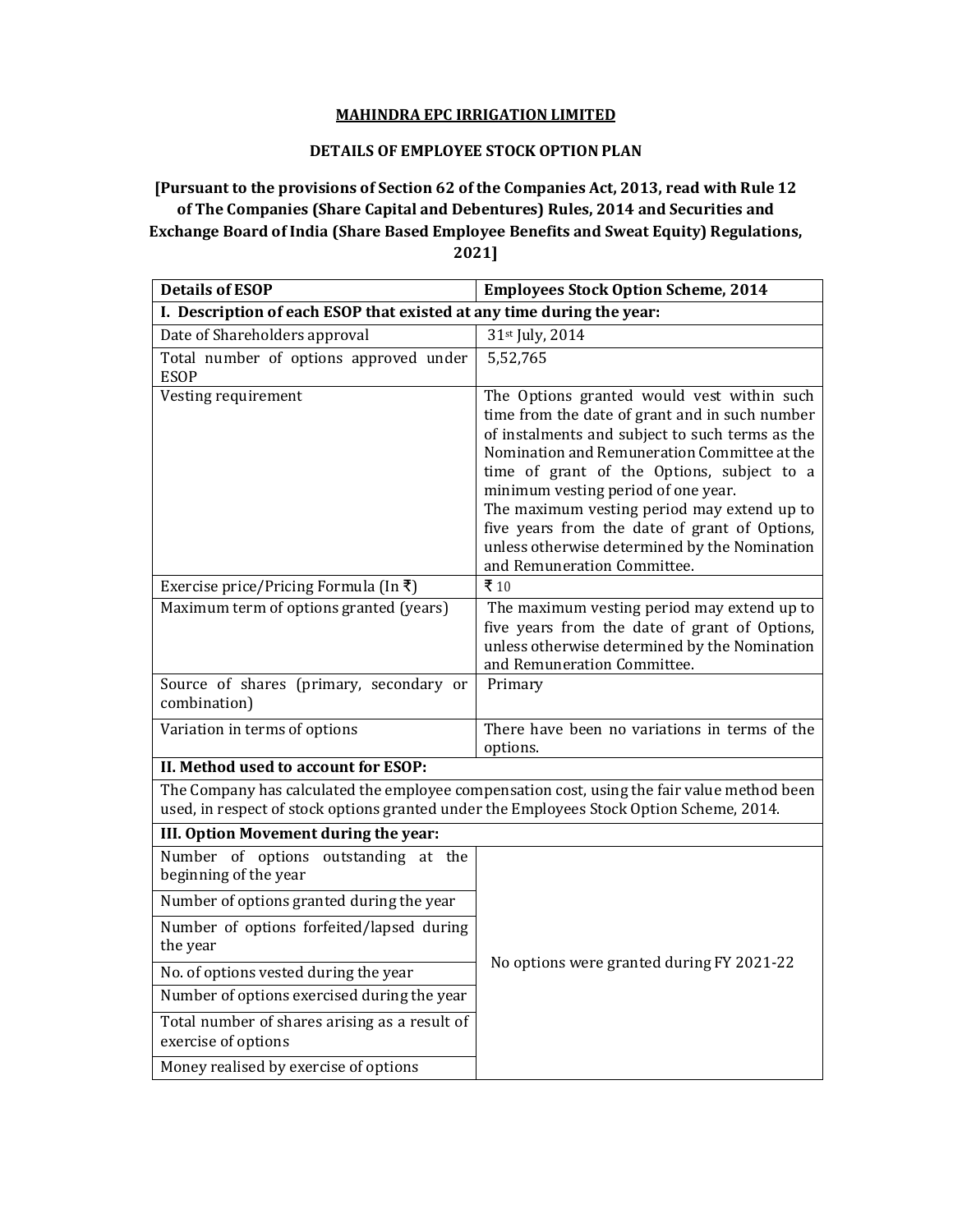| Number of options outstanding at the end of<br>the year                                                                                                                                                                  |                                                                                        |  |
|--------------------------------------------------------------------------------------------------------------------------------------------------------------------------------------------------------------------------|----------------------------------------------------------------------------------------|--|
| Number of options exercisable at the end of                                                                                                                                                                              |                                                                                        |  |
| the year                                                                                                                                                                                                                 |                                                                                        |  |
| IV. Weighted-average exercise price of options granted during the year whose:<br>(in                                                                                                                                     |                                                                                        |  |
| ₹)                                                                                                                                                                                                                       |                                                                                        |  |
| Weighted average exercise price equals                                                                                                                                                                                   |                                                                                        |  |
| market price of options granted during the<br>year whose exercise price equals/ is greater/                                                                                                                              |                                                                                        |  |
| less than market price                                                                                                                                                                                                   | No options were granted during FY 2021-22                                              |  |
| Weighted average fair value of options                                                                                                                                                                                   |                                                                                        |  |
| granted during the year whose exercise price                                                                                                                                                                             |                                                                                        |  |
| equals/ is greater/ less than market price                                                                                                                                                                               |                                                                                        |  |
| V. Employee-wise details of options granted during FY 2021-22 to:                                                                                                                                                        |                                                                                        |  |
| i. Senior Managerial personnel as defined<br>under Regulation 16(d) of SEBI (LODR)<br>Regulations, 2015                                                                                                                  | No shares were granted during FY 2021-22                                               |  |
| ii. Employees who were granted, during any<br>one year, options amounting to 5% or more<br>of the options granted during the year                                                                                        |                                                                                        |  |
| iii. Identified employees who were granted<br>options, during any one year, equal to or<br>exceeding 1% of the issued capital (excluding<br>outstanding warrants and conversions) of<br>the Company at the time of grant |                                                                                        |  |
| VI. Method and Assumptions used to estimate the fair value of options granted during the<br>year:                                                                                                                        |                                                                                        |  |
| Grant date                                                                                                                                                                                                               |                                                                                        |  |
| Weighted average fair value of options                                                                                                                                                                                   |                                                                                        |  |
| granted                                                                                                                                                                                                                  |                                                                                        |  |
| Exercise price                                                                                                                                                                                                           |                                                                                        |  |
| Share price at the grant date                                                                                                                                                                                            | No grants were made during the year under the                                          |  |
| <b>Expected volatility</b>                                                                                                                                                                                               | said scheme                                                                            |  |
| Risk free interest rate                                                                                                                                                                                                  |                                                                                        |  |
| Expected dividend yield                                                                                                                                                                                                  |                                                                                        |  |
| Weighted Average share price of options                                                                                                                                                                                  |                                                                                        |  |
| exercised during the year                                                                                                                                                                                                |                                                                                        |  |
| <b>VII. Additional Disclosures:</b>                                                                                                                                                                                      |                                                                                        |  |
| Basic & Diluted earnings per share pursuant                                                                                                                                                                              | Basic Earnings per Share -Rs. 8.38<br>&                                                |  |
| to issue of shares on exercise of options                                                                                                                                                                                | $-Rs.$<br>8.35<br>Diluted<br>Earnings<br>Share<br>per                                  |  |
| calculated in accordance with Ind AS 33                                                                                                                                                                                  | respectively.                                                                          |  |
| 'Earnings per Share'                                                                                                                                                                                                     |                                                                                        |  |
| Impact of employee compensation cost<br>calculated as difference between intrinsic                                                                                                                                       | ESOP Expense at consolidated basis for the year<br>ended 31 March, 2022- Rs 61.14 Lacs |  |